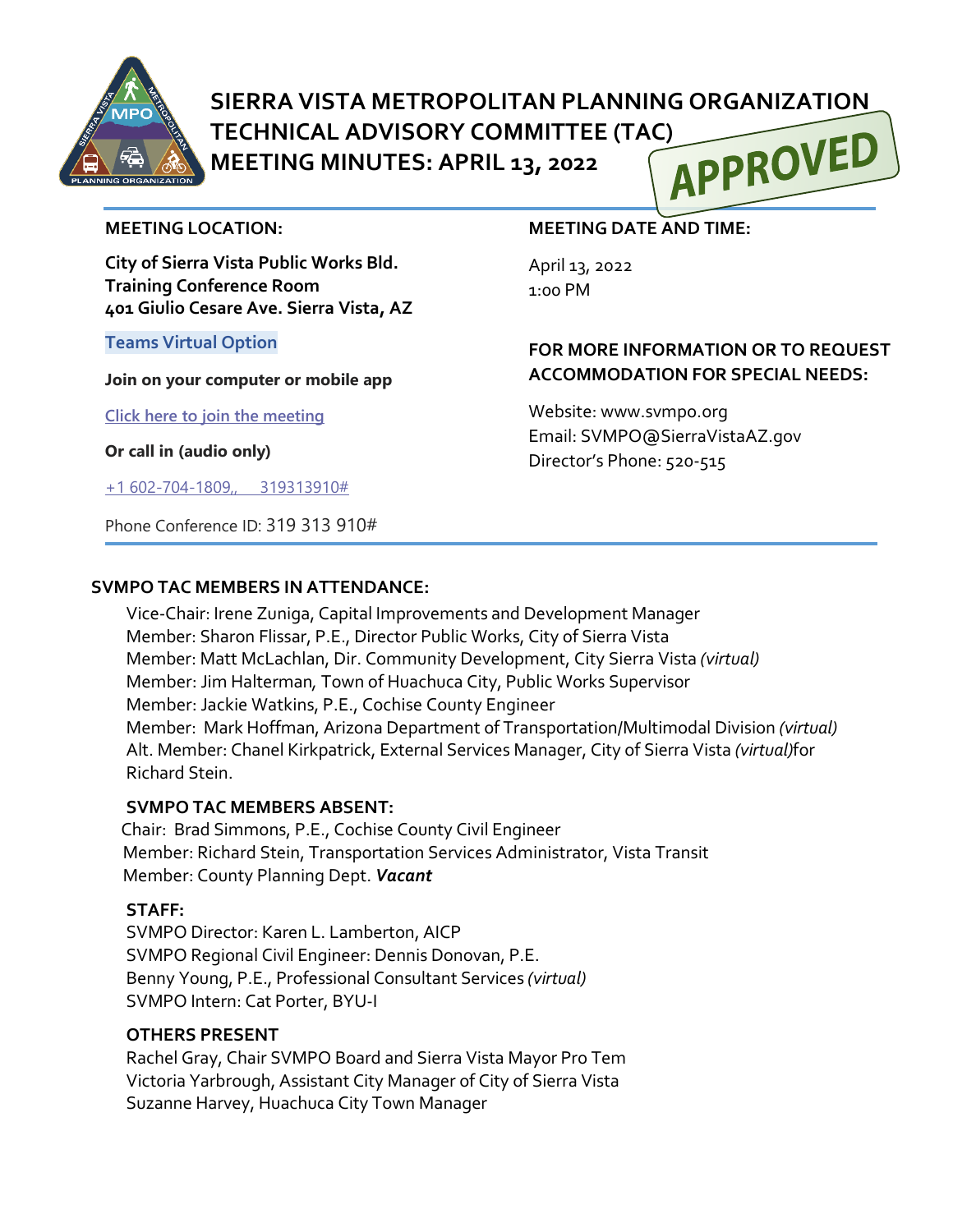Alt. Member: Valarie Fuller, Engineering Tech I; Cochise County Alt. Member: Blake Fisher, Planner, City of Sierra Vista *(virtual)* Alt. Member: Jim (Doc) Johnson,Ph.D,CBO,CCI; Building Official Town of Huachuca City

## **1. CALL TO ORDER AND ROLL CALL**

Vice-Chair Zuniga called the TAC meeting to order at 1:03 p.m.

### **2. ACCEPTANCE OF THE AGENDA**

Vice-Chair Zuniga asked the TAC if they had any changes to the presented agenda. Hearing none, Member Watkins moved to accept the agenda as presented; Alt. Member Fuller seconded the motion, and the motion unanimously passed.

**MOTION:** Member Watkins **SECOND:** Alt. Member Fuller **ACTION:** PASSED UNANIMOUSLY 6/0

## **3. CALL TO THE PUBLIC**

*This is the time set aside for the public to comment. Members of the Board may not discuss items that are not specifically identified on the agenda. Therefore, pursuant to A.R.S. § 38-431.01 (H) action taken as a result of public comment is limited to directing staff to study the matter, responding to any criticism or scheduling the matter for further consideration and decision at a later date.*

No attendees of the public were present to address the TAC at this time.

#### **4. APPROVAL OF MEETING MINUTES (February 9, 2022)**

Vice-Chair Zuniga asked members if they had any comments or corrections on the February 9, 2022, meeting minutes. It was noted that one of the attending member names was mis-spelled. Member McLachlan wanted to include in item number 7 the comments that there could be possible ADOH funding for Theater Drive based on is status as a Colonias area. Member Flissar also noted she would be abstaining from this vote due to the previous meeting not being recorded. Member Watkins moved to accept the meeting minutes, with the noted correction to member name spelling and additional of the Theater Drive funding comments included for the TAC Regular Meeting of February 9, 2022, Alt. Member Johnson seconded, and the motion unanimously passed.

**MOTION:** Member Watkins **SECOND:** Member Johnson **ACTION:** PASSED 5/0 Member Flissar ABSTAINING

#### **NEW BUSINESS: PRESENTATION/DISCUSSION**

## **5. FY22/FY23 SVMPO WORK PROGRAM STATUS, AMENDMENTS AND BUDGET**

The SVMPO Director referred TAC Members to the Item 5 memo for a written overview of the SVMPO Work Activities to date, pending Work Program amendments, and budget updates reflecting FY21 carry-forward funds. Director Lamberton advised that an updated federal ledger had been provided to her the previous afternoon and she would be updating the MPO Work Program Ledger for the Board meeting scheduled in two weeks. City of Sierra Vista TAC Members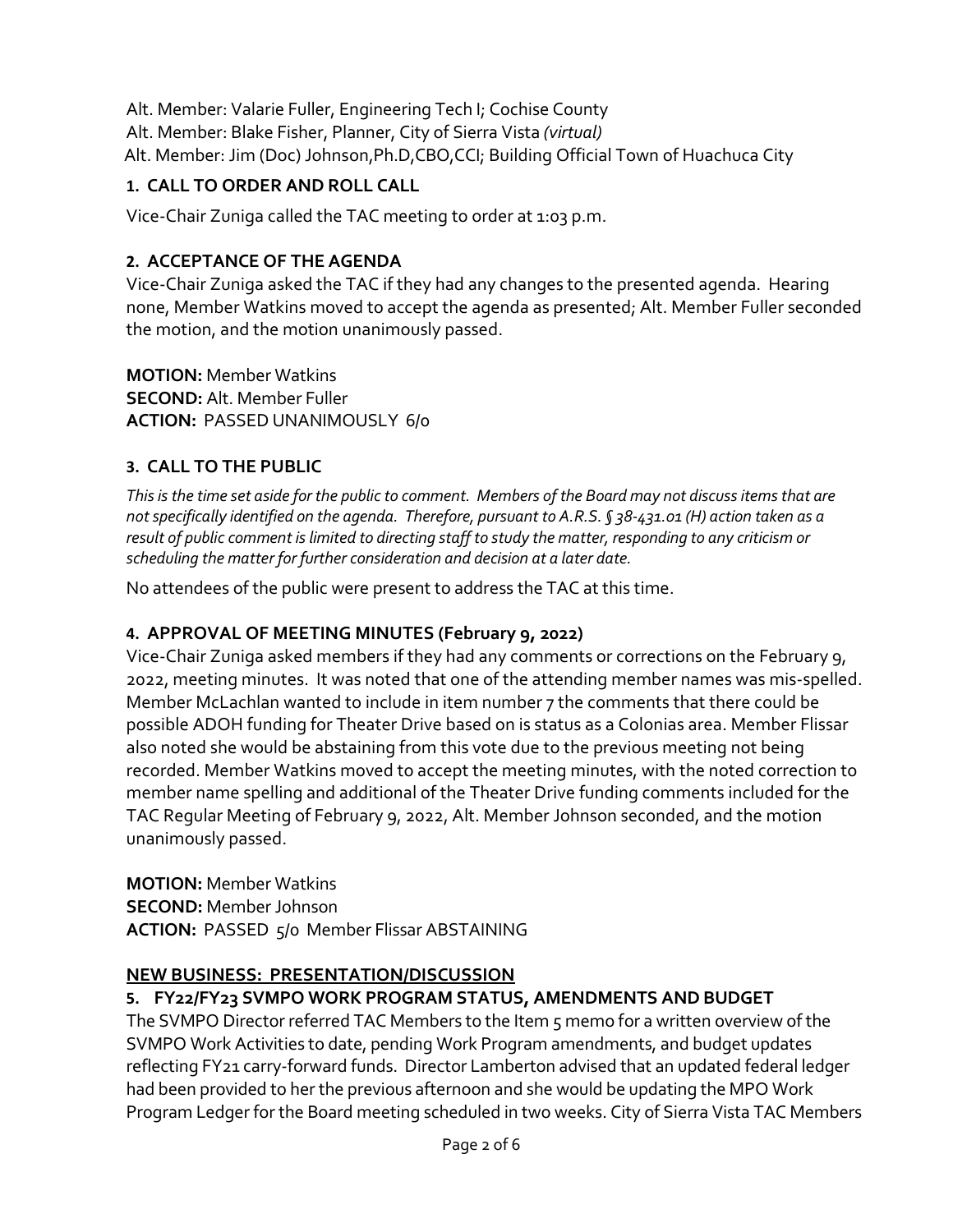asked for more details about the SunCloud Data Portal and if it will replace MS2. The Director informed them that it was a 2017-2018 coordinated data innovation grant to put localized data up into the Cloud. Member Watkins weighed in on this question responding with information concerning the County doing broadband tests county wide, including having an online test to request and improve data in certain areas.

This was an information item. No action was taken.

# **6. WORK PROGRAM TASK 4: TRANSPORTATION IMPROVEMENT PROGRAMMING**

The SVMPO Director provided a short overview of the Work Program activities related to Task 4: the development of the regional short-range transportation allocation of funding known as the Transportation Improvement Program (TIP). She added that there will be a small amount of public outreach on the annual update for the TIP. Additionally, if any TAC members have any questions about the TIP, such as the process or additional details, the Director indicated that she was willing to meet individually or in groups on this topic.

This was an information item. No action was taken.

## **7. STBG FY22 LEDGER BALANCES**

The SVMPO Director briefed the TAC on the current Transportation Improvement Program (TIP) five-year ledger and potential available funds for future projects. As of the date of the TAC agenda transmittal, available Surface Transportation Block Grant (STBG) funds through Fiscal Year 2027 were estimated to be \$2,566,129. The SVMPO Director did update TAC members on why the OA changes and explained the impact the OA rate changes had on the regional MPO Ledger. The apportionment and OA rate has changed from 94.9% to 91.3% and ADOT in the past has been absorbing the difference allowing the MPO's to have a higher level of available funding for regional projects.

There are now 19 new programs that have reduced funds to the regions as well as shifting funding into competitive grants rather than pass-through funds. There will be more information coming out and the Director will keep TAC members updated. Member McLachlan had questions about how the state allocates money and Member Hoffman explained that funding allocations differ for each funding program. Members requested more information regarding funding and how money is programed.

This was an information and discussion item. No action was taken.

# **8. POTENTIAL TIP PROJECT PRIORITIZATION AND RECOMMENDATIONS**

The SVMPO Director introduced this item by stating that it had been a goal of the MPO to fully program the SVMPO Transportation Improvement Program by the end of this fiscal year. A Call for Projects had been issued, and at the last TAC meeting held on Feb. 9<sup>th</sup>, member jurisdictions brought forward potential requests for regional funding. Final Draft TIP Project Requests were then presented for consideration by the member jurisdictions for programming all or part of the FY23-FY27 TIP. The SVMPO Director also informed members about the requirement from the new federal transportation bill that MPO Planning funds required spending a minimum of 2.5% on safety and alternative projects. The SVMPO Director and TAC members then discussed strategies regarding match, earmarks, and possible other partnerships for projects.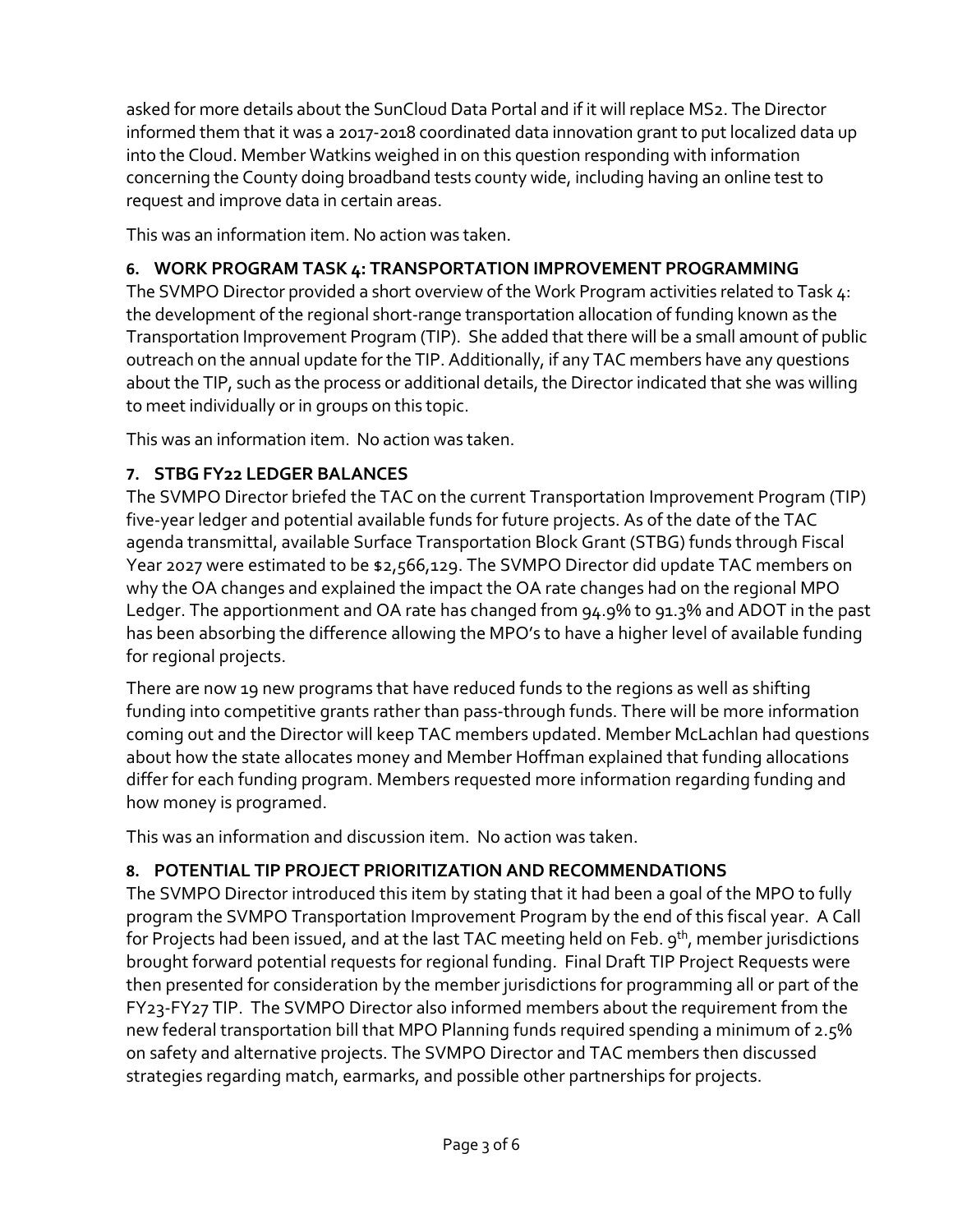The TAC briefly reviewed the LRTP recommended near-term projects and a breakdown of the three types of projects and funding percentages that the Board adopted. TAC members also discussed the LRTP breakdown of different categories and goals for the SVMPO region. It was noted that the TAC did not specifically approve the LRTP but had participated in meetings, rankings, and the breakdown requirements. TAC members confirmed that all projects put forward in this TAC meeting were listed in the LRTP and were ranked. Members were unsure as to what way was best to prioritize these projects and agreed an additional special meeting should be scheduled. The SVMPO Director stated that she would reach out to other MPO and COGs to see how they rank their projects.

Each jurisdiction shared any new information they had about their proposals. Both the County and Huachuca City had provided updated requests, based on the discussions at the TAC in February. The City TAC members noted that they were in the process of applying for additional grants through the new federal bill that was might now be available for some of these projects.TAC members then agreed to defer project selection for the TIP until a special TAC meeting could be held. After consulting calendars, the TAC set that special meeting for the next Monday, on June 18<sup>th</sup> at 1:00 p.m.

The TAC noted that they might also consider recommendations for placing future potential projects in a "parking lot" to bring up into the active TIP as additional funding is identified for programmed or placeholder projects.

The SVMPO Director provided a short briefing to TAC members on policies and processes she was aware were used by other MPO's and COG's about the State. TAC members then discussed their perspectives about the types of criteria that might be appropriate for the TAC and Board to use in making TIP project selections. The TAC did not reach an agreement on specific criteria but did concur that having something developed would help provide more clarity and certainty to the process.

This was a discussion item. No action was taken. The SVMPO Board Director was directed to set this item for a meeting on Monday, April 18<sup>th</sup> for a more in-depth presentation on this topic.

## **CONTINUING BUSINESS: PRESENTATION/DISCUSSION**

## **9. JURISDICTION TIP PROJECT UPDATES**

TAC Members provided updates about their active regional and local agency projects.

 Joint County/City Theater Drive Project *(Kick-Off Mtg was held April 7th):* Benny Young informed the TAC that Wilson and Company is currently gathering data with stakeholder interviews within the next 30 days as well as a May 13th Joint Agency Forum being held with member jurisdictions.

 Cochise County LIDAR flight data delivery status: County TAC members were pleased to announce that the LIDAR project was finished. Member Watkins informed that she could give anyone who wants access to that data a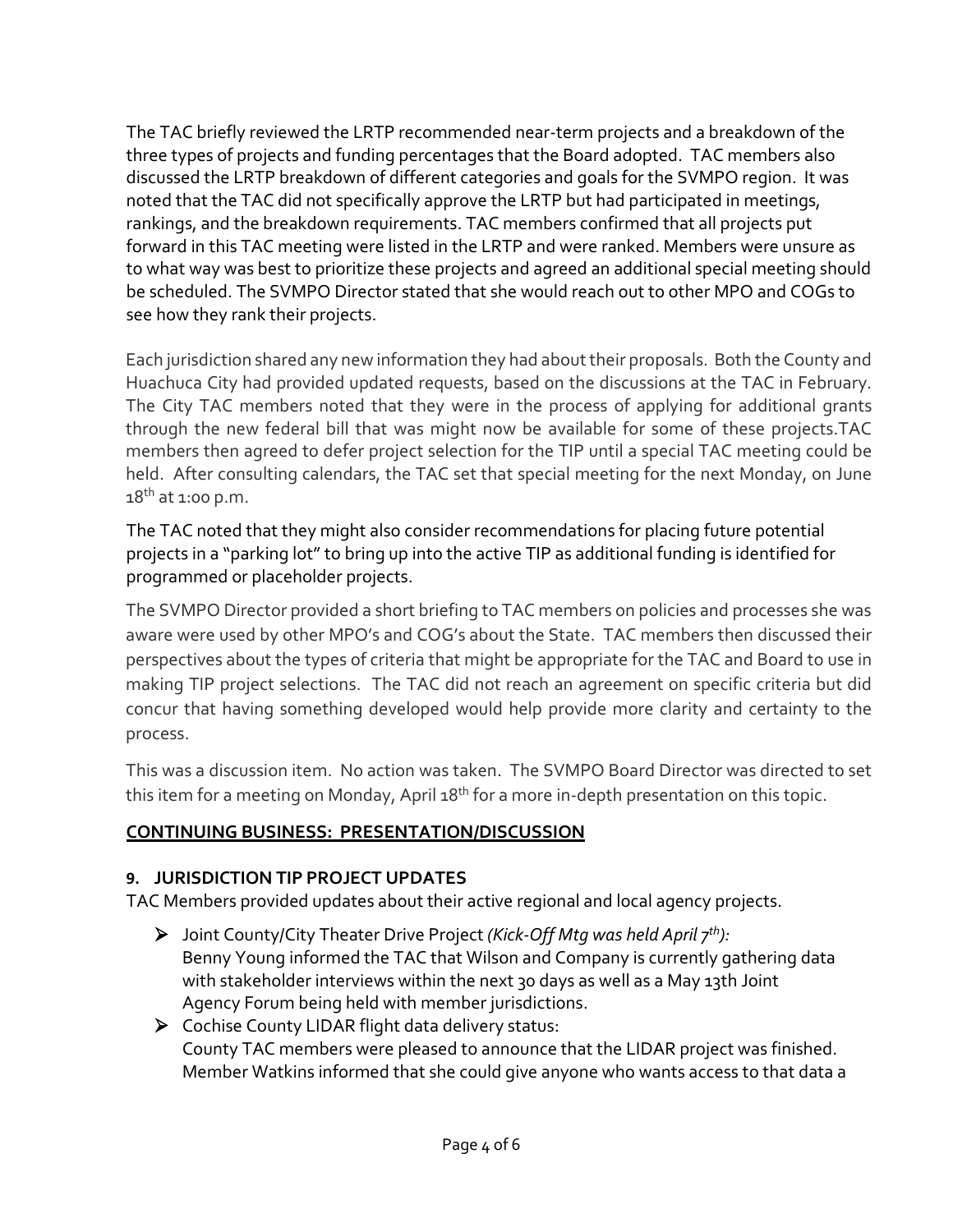"tile". This data will soon be up on the USGS site. This data will also be given to Wilson and Company for the study area on the project Theater Drive.

- City of Sierra Vista West End HURF Exchange Project: City Members informed the TAC that they are ready to close out this project. Striping will be completed this week; lights being turned on at Carmichael Street and a final walk through with the contractor and ADOT will happen soon. City staff are pleased with this project and expect to meet the June deadline with ADOT.
- Huachuca City Utility mapping effort (final deliverable of HC Roadway Study Project): Huachuca City Members informed the TAC that their portion of the project is finished and that they were still hoping that Sulfur Springs Electric would agree to share their electronic files with Rick Engineering.
- Vista Transit Plans and Projects: Chanel Kirkpatrick said Vista Transit has just completed sending in their requested documentation for their Tri-Annual Review but have not yet received any feedback. They are expecting a virtual inspection in late June on the Vista Transit facilities. A scope of work for a cashless app system is expected to go out on Monday, April 18<sup>th</sup>. Currently out to bid is an upgrade to the transit camera and GPS systems.

Vice-Chair Zuniga informed the TAC that solar lighting will be put in at Montebello and Cloud 9 area. The City of Sierra Vista is beginning design work for several sidewalks and pathways. Two shared use pathway projects were submitted for competitive grants: the first on Buffalo Soldier Trail from Golf Links to Fry Blvd. and the second on SR92 between Foothills and Avenida Cochise. A possible future set of projects may be submitted for the MPDB grant in May. The City of Sierra Vista would like to discuss putting these projects on the TIP as "parking-lot" projects and potentially going after TIP funding if these grants are not awarded.

This was an information and discussion item. No action was taken.

# **INFORMATIONAL ITEMS/DIRECTION TO SVMPO ADMINISTRATOR MAY BE GIVEN**

## **10. SOUTHCENTRAL DISTRICT REPORT**

Member Hoffman updated the TAC on SR90 project schedule and stated that ADOT's five-year construction plan is out for public comments. ADOT will be reviewing these comments on June 2<sup>nd</sup>. ADOT is currently looking at consultant's proposals for the State 2050 Long Range Transportation Plan.

This was an information item. No action was taken.

# **11. UPCOMING SCHEDULED MEETINGS and DIRECTOR'S REPORT**

SVMPO Board Meeting: April 27<sup>th</sup> at 2:30 to 4:30 p.m. National American Planning Conference/San Diego, CA: April 29, 2022-May 3, 2022 Theater Drive Joint Agency Forum: May 13, 2022

The SVMPO Director noted that information about the pending FY23 Title VI plan update is in the Director's Report as is a summary of current activities at the federal and state level. She asked that TAC members interested in the upcoming Roads and Streets conference to let her know so that she could coordinate registration with interested TAC members.

This was an information item. No action was taken.